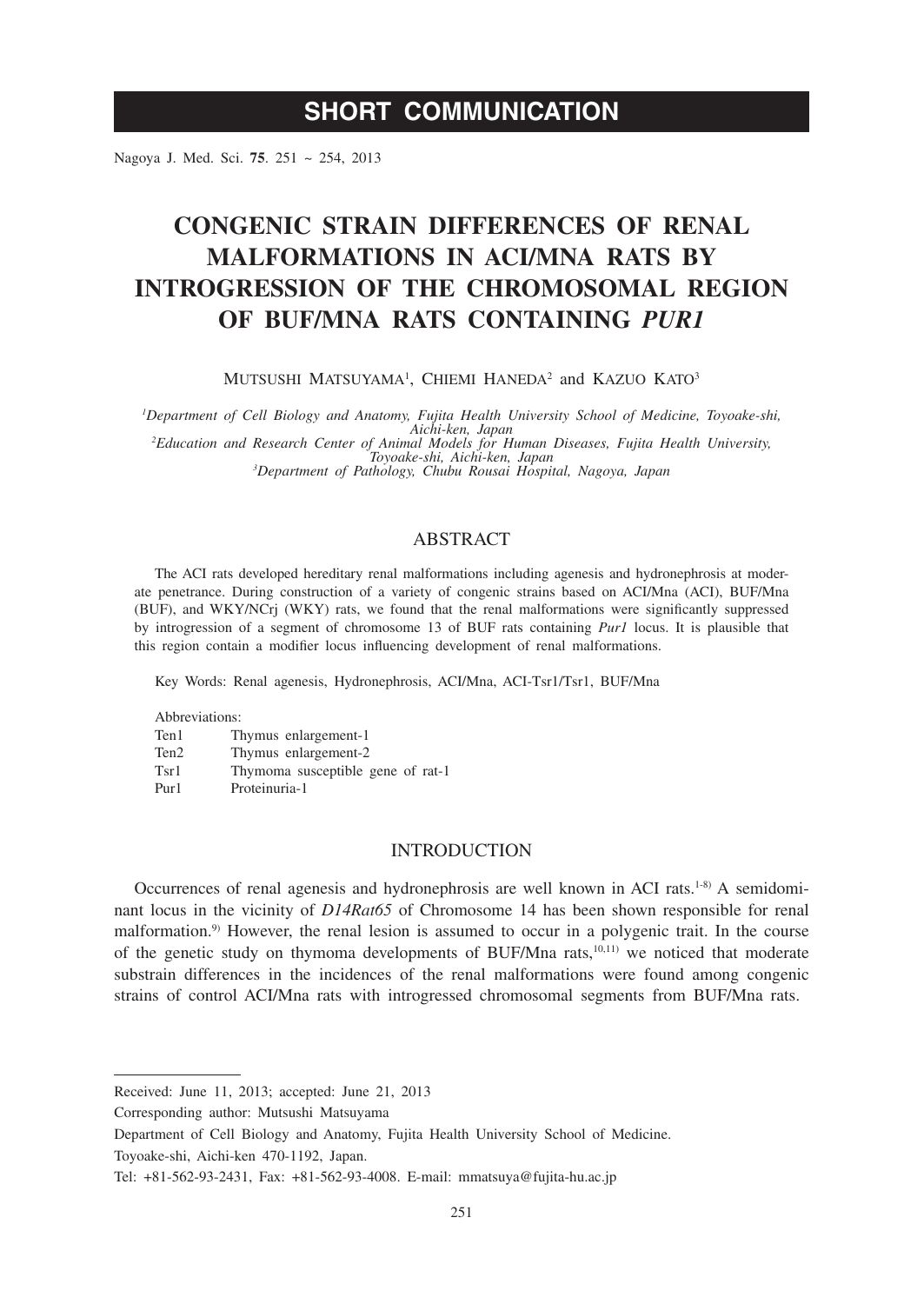#### MATERIALS AND METHODS

The rats of the inbred ACI/Mna (ACI), BUF/Mna (BUF) and WKY/NCrj (WKY) strains, and of congenic strains, in which genetic regions of *rat nude* (*Rnu*), *thymus enlargement-1* (*Ten1*) and *thymus enlargement-2* (*Ten2*), *thymoma susceptible gene of rat-1* (*Tsr1*), *atrophy of fast-twitch muscle-1* (*Aftm1*) and *proteinuria-1* (*Pur1*) were transferred into ACI, BUF or WKY strain, respectively, were used.10,11) The BUF-*Rnu*/+ rats were raised during the course of the establishment of the BUF-*Rnu*/*Rnu* strain, as described in the previous study.12) They were housed with free access to food (CMF, Oriental Yeast, Tokyo, Japan) and tap water at the Animal Facility of Fujita Health University. All animal experiments were approved based on the approval of the Guide for the Care and Use of Laboratory Animals of Fujita Health University School of Medicine. Rats of these strains, as surpluses in the course of the maintenance of the strains, were killed at the age of 6–104 weeks, except 3 rats died of bilateral renal malformations 1–5 days after birth. Autopsies were performed and kidneys were macroscopically examined. The statistical analyses were carried out by the Fisher's exact test.

#### RESULTS

ACI and their congenic rats developed unilateral renal agenesis and hydronephrosis (Fig. 1) in 1–13 %, but BUF and WKY, and their congenic rats hardly developed. Since there were no sex differences in the incidences in renal agenesis and hydronephrosis in these strains, the data for both sexes were accumulated (Table 1). Higher incidences of renal agenesis in the right side and hydronephrosis in the left side, respectively, were observed. Three rats died 1–5 days after birth; 1 developed no kidneys in bilateral sides and other 2 did bilateral hydronephrosis (Table 1). Statistically, lower incidences of these developmental abnormalities were found in rats of the ACI-*Pur1* and ACI-*Pur1*-*Ten2* strains than ACI, ACI-*Tsr1*, ACI-*Ten1*, and ACI-*Aftm1* strains (Table 1).



**Fig. 1** Hydronephrosis of the left kidney of a male albino ACI-*Aftm1* rat.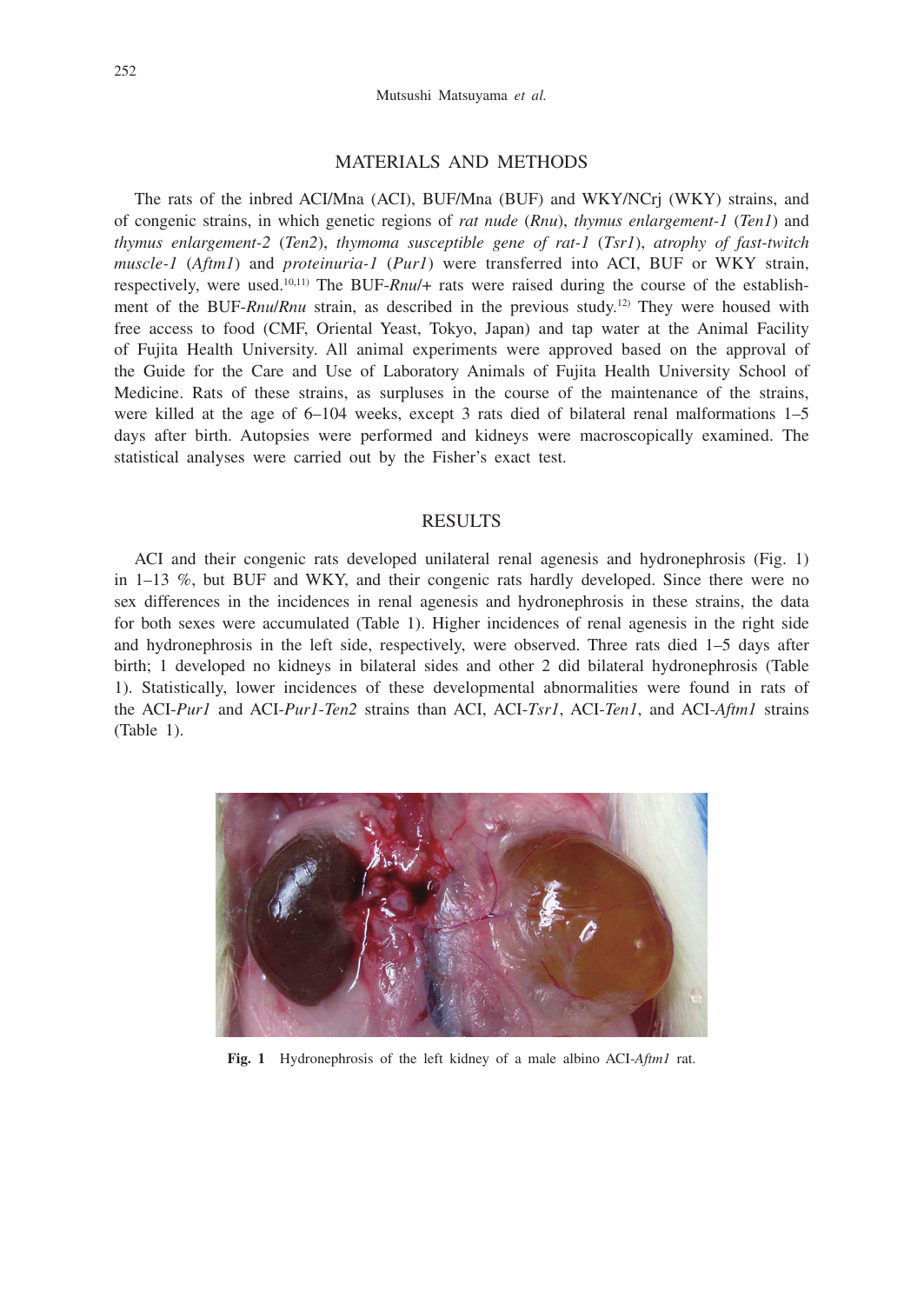| Strain             | No. of rats | No. & $(\%)$ of renal agenesis |             |             | No. $\&$ (%) of hydronephrosis |                |                  |
|--------------------|-------------|--------------------------------|-------------|-------------|--------------------------------|----------------|------------------|
|                    |             | Right                          | Left        | Bilateral   | Right                          | Left           | <b>Bilateral</b> |
| <b>ACI</b>         | 84          | $5(6)^1$                       | $5(6)^7$    | 0(0)        | 1(1)                           | $7(8)^{14}$    | 0(0)             |
| $ACI-Tsr1$         | 76          | 4 $(5)^2$                      | $3(4)^8$    | 0(0)        | 0(0)                           | 3(4)           | $1^*$ (1)        |
| $ACI-TenI$         | 251         | $23(9)^3$                      | 4(2)        | 0(0)        | 4(2)                           | 9(4)           | 0(0)             |
| $ACI-Aftm1$        | 340         | 32 $(9)^4$                     | 12 $(4)^9$  | 0(0)        | $9(3)^{11}$                    | 33 $(10)^{15}$ | $1**$ (0.3)      |
| $ACI-Purl$         | 180         | $1(1)^5$                       | $1(1)^{10}$ | 0(0)        | $0 \ (0)^{12}$                 | $1(1)^{16}$    | 0(0)             |
| $ACI-Purl-Ten2$    | 165         | 4 $(2)^6$                      | 6(4)        | 0(0)        | $0\ (0)^{13}$                  | $1(1)^{17}$    | 0(0)             |
| <b>BUF</b>         | 90          | 0(0)                           | 0(0)        | $1^{*}$ (1) | 0(0)                           | 5(6)           | 0(0)             |
| $BUF-Rnu/+$        | 185         | 0(0)                           | 0(0)        | 0(0)        | 1(1)                           | 3(2)           | 0(0)             |
| <b>WKY</b>         | 162         | 0(0)                           | 0(0)        | 0(0)        | 0(0)                           | 0(0)           | 0(0)             |
| WKY-Tsr1           | 346         | 0(0)                           | 0(0)        | 0(0)        | 0(0)                           | 0(0)           | 0(0)             |
| WKY-Ten1-Ten2      | 71          | 0(0)                           | 0(0)        | 0(0)        | 0(0)                           | 0(0)           | 0(0)             |
| WKY-Ten2           | 22          | 0(0)                           | 0(0)        | 0(0)        | 2(9)                           | 1(5)           | 0(0)             |
| WKY-Pur1-Ten1-Ten2 | 213         | 0(0)                           | 0(0)        | 0(0)        | 0(0)                           | 0(0)           | 0(0)             |

**Table 1** Incidences of renal agenesis and hydronephrosis in rats of both sexes of the ACI, BUF, and WKY strains and their congenic strains

The statistical analyses were carried out by the Fisher's exact test.

5:34 Highly significant;  $5:1,2$  significant;  $6:3,4$  highly significant;  $10:7,8,9$  Significant;  $12:11$  significant;  $13:11$  significant;  $16:14,15$  Highly significant;  $17:14, 15$  highly significant.

\*Died 5 days after birth. The rats had bilateral hydronephrosis.

\*\*Died 2 days after birth. The rats had bilateral hydronephrosis.

# Died 1 day after birth. The rat had no kidneys in both sides.

### DISCUSSION

The unilateral renal agenesis, hydronephrosis, and associated genitourinary anomalies in ACI rats were thought to be a part of a mesonephric duct defect.<sup>13)</sup> The inheritance of the unilateral renal agenesis is believed to be polygenic<sup>2)</sup> and one of the genes for unilateral renal agenesis was mapped on chromosome  $14^{2,14}$ . The present study revealed that the renal agenesis and hydronephrosis were significantly suppressed by the insertion of the genetic region of *proteinuria* in ACI-*Pur1* and ACI-*Pur1*-*Ten2* rats originated from BUF rats. Conversely, it means that the *Purl* region of ACI rats contains a second gene for the induction of renal malformations. We previously showed that genetic *Pur1* region was located on the chromosome 13 and that the genetic *Purl* region contained 38 genes,<sup>15)</sup> which should be analyzed by molecular methods.

The present study also showed that ACI rats developed unilateral hydronephrosis more in the left side. The exact mechanism why unilateral hydronephrosis occurs more in the left side is not known. Explanations for this difference between sides have to be elucidated.<sup>16,17)</sup>

#### REFERENCES

- 1) Fujikura T. (1970) Kidney malformations in fetuses of A x C line 9935 rats. *Terat.* 3, 245–249.
- 2) Cramer D.V., Gill T.J. IIIrd. (1975) Genetics of urogenital abnormalities in ACI inbred rats. *Terat.* 12, 27–32.
- 3) Fujita K., Fujita H.M., Ohtawara Y. *et al.* (1979) Hydronephrosis in ACI/N rats. *Lab Anim.* 13, 325–327.
- 4) Solleveld H.D., Boorman G.A. (1986) Spontaneous renal lesions in five rat strains. *Toxicol Pathol.* 14, 168–174.